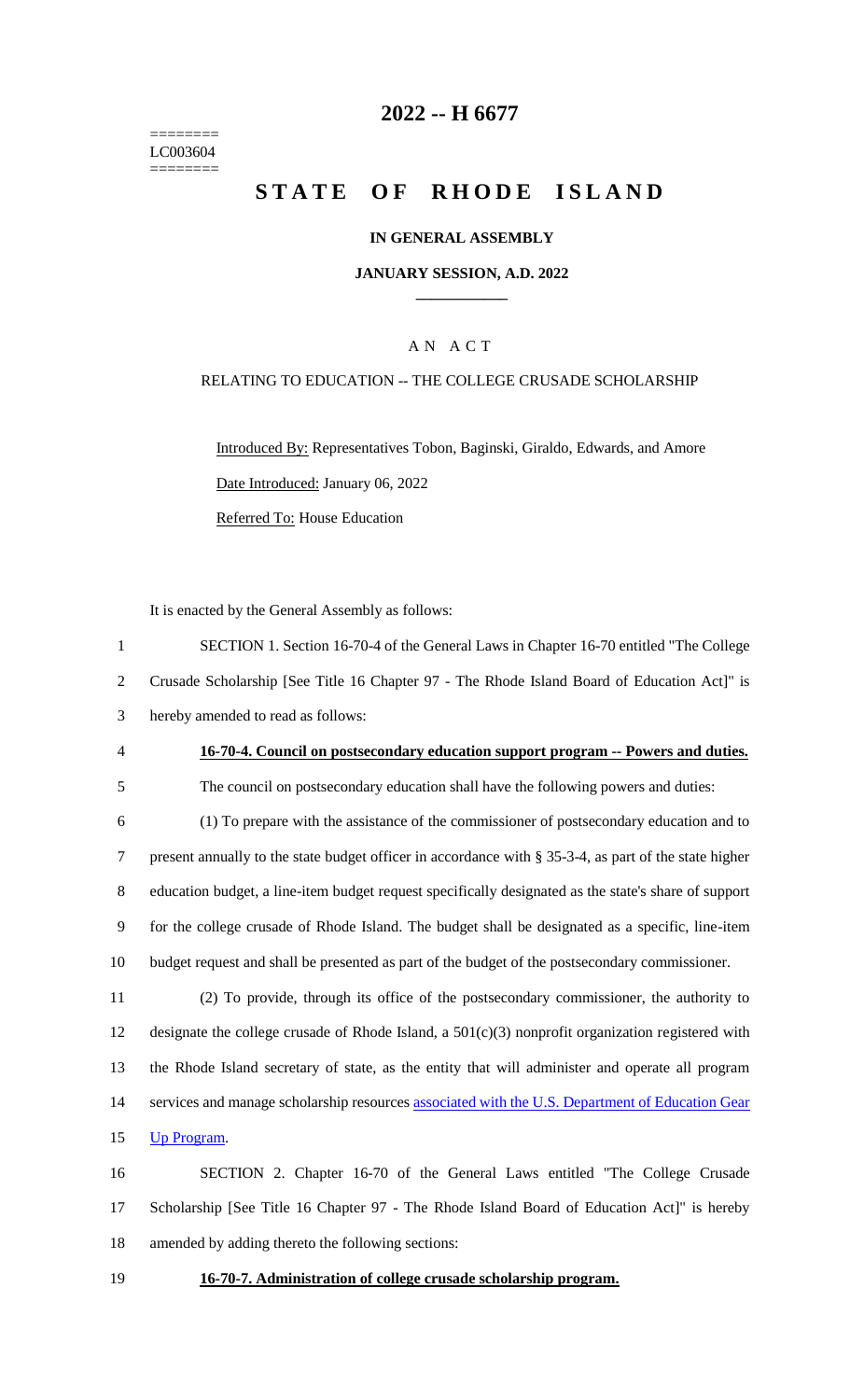- 1 Scholarships that college crusade program participants receive directly from the college
- 2 crusade of Rhode Island scholarship program, are not considered federal or financial aid pursuant
- 3 to the Rhode Island promise scholarship, chapter 107 of title 16.
- 4 **16-70-8. Access to student information systems.**
- 5 To ensure that program participants in the college crusade of Rhode Island receive the best
- 6 possible services and support, local education agencies (LEAs) whose students participate in the
- 7 college crusade of Rhode Island, shall provide the organization with individual-level access to
- 8 student information systems and other data related to established college readiness metrics,
- 9 including, but not limited to: attendance, course schedule demographics, discipline, grades, and test
- 10 results.
- 11 SECTION 3. This act shall take effect upon passage.

#### ======== LC003604 ========